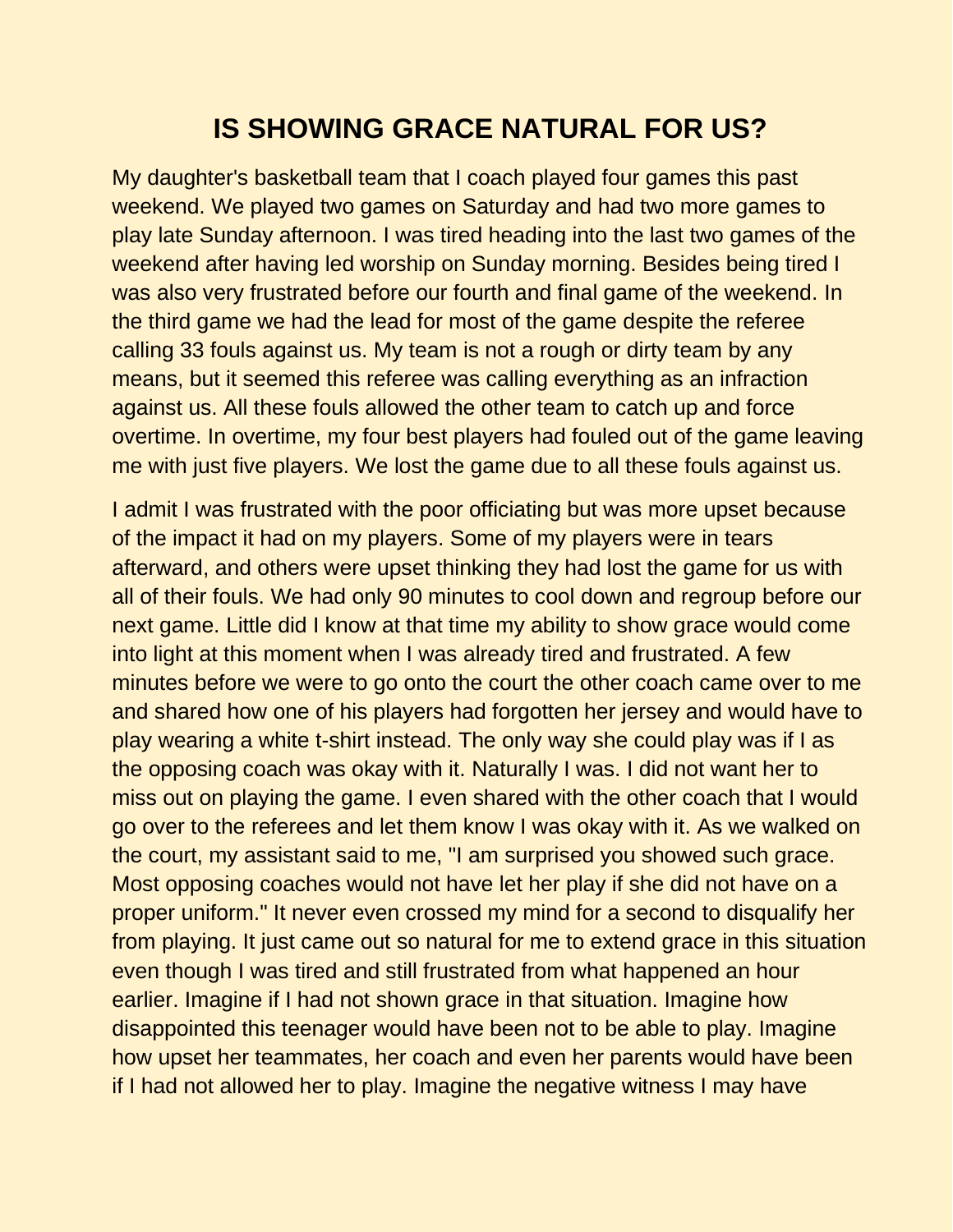displayed to my assistant coach or my own players or parents if I had not shown grace. Extending grace in that situation came so natural to me even though I was exhausted and frustrated from the previous game. I am so thankful and glad it was my natural response.

I have thought a lot about this incident over the last 24 hours. The question that I keep pondering is whether showing grace comes naturally to us, or is our ability to offer it affected by various circumstances and situations we find ourselves in. Grace is a quality that is so natural for God to express. Paul understood this and wrote about it in Ephesians 1:6-8:

## **So we praise God for the glorious grace He has poured out on us who belong to His dear Son. He is so rich in kindness and grace the He purchased our freedom with the blood of His Son and forgave our sins. He has showered His kindness on us, along with all wisdom and understanding.**

In the Bible God's kindness is also referred to as His grace. As we journey through Lent towards Easter we are reminded of God's grace and kindness in how He forgave our sins and purchased our freedom from death through Jesus' death on the cross. I love the descriptive language Paul used here to describe God's kindness and grace as if it is pouring down upon us like water does as we stand under a shower. As recipients of God's grace should it not be natural for us to offer it to others when they make mistakes in life? That is the question that was really at the heart of what the assistant coach was commenting about to me after this incident. A mistake was made by either the player or her parents that she did not bring the proper uniform to play. Some coaches in that situation would not have shown any grace. Being tired and frustrated from the previous game I could have easily failed to show grace in this moment. Thankfully, grace was a natural response I had when tested in this moment. I would have felt bad if I had slipped up and not shown grace. I do not share this story to boast or brag in any way. I am sharing it as a teaching moment that might help all of us to consider these questions:

#### • **Is showing grace our natural response when others have made mistakes?**